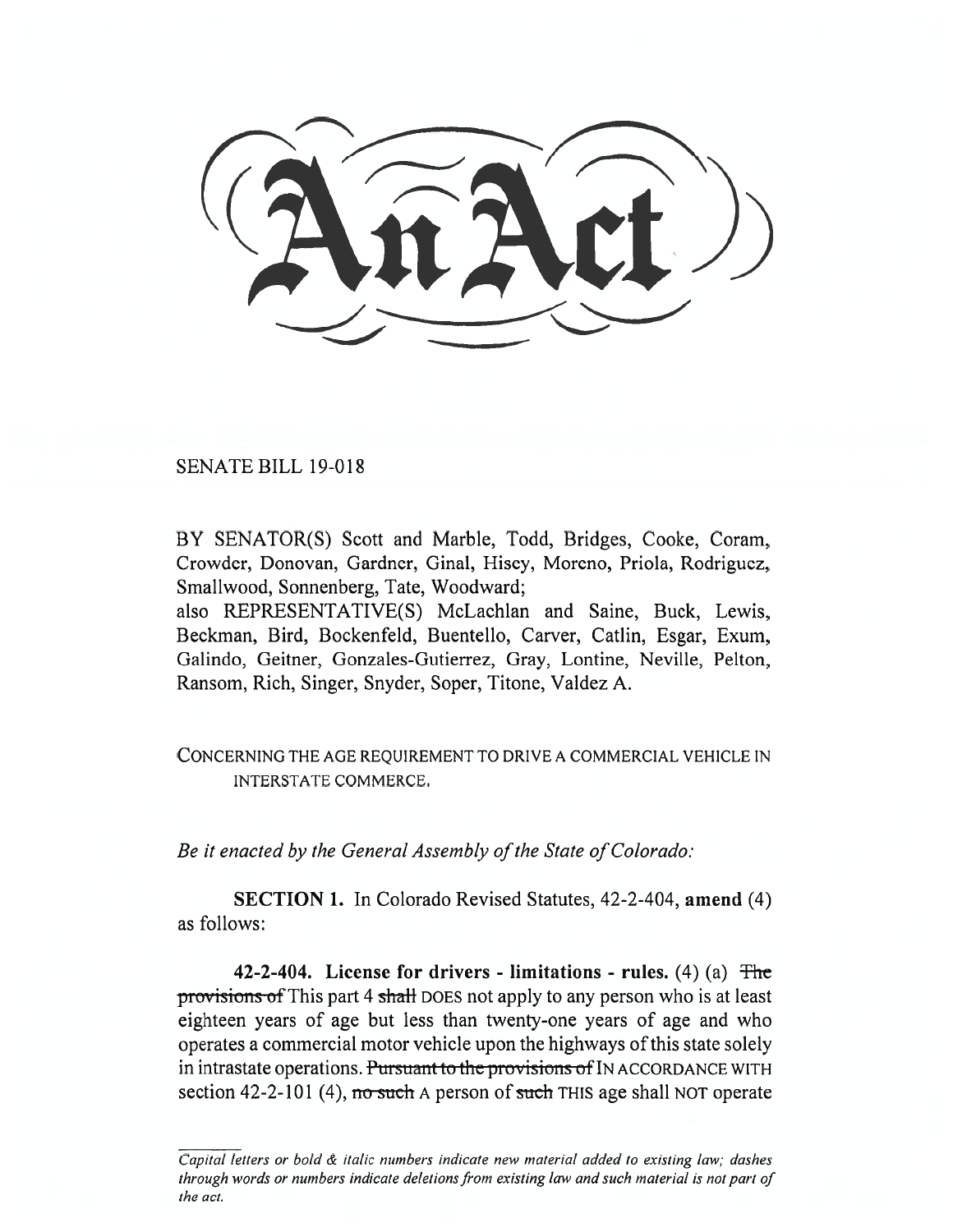any commercial motor vehicle upon the highways of this state unless such THE person has been issued and is in immediate possession of a minor driver's license of the correct type  $\sigma$ f OR general class for the type or general class of motor vehicle which THAT is issued.

(b) THE DEPARTMENT MAY PROMULGATE RULES AUTHORIZING A PERSON WHO IS AT LEAST EIGHTEEN YEARS OF AGE BUT LESS THAN TWENTY-ONE YEARS OF AGE TO BE LICENSED TO DRIVE A COMMERCIAL VEHICLE IN INTERSTATE COMMERCE IF THE PERSON:

(I) HOLDS A COMMERCIAL DRIVER'S LICENSE; AND

(II) IS AUTHORIZED BY FEDERAL LAW TO DRIVE A COMMERCIAL VEHICLE IN INTERSTATE COMMERCE.

**SECTION 2. Act subject to petition - effective date.** This act takes effect at 12:01 a.m. on the day following the expiration of the ninety-day period after final adjournment of the general assembly (August 2, 2019, if adjournment sine die is on May 3, 2019); except that, if a referendum petition is filed pursuant to section 1 (3) of article V of the state constitution against this act or an item, section, or part of this act within such period, then the act, item, section, or part will not take effect unless